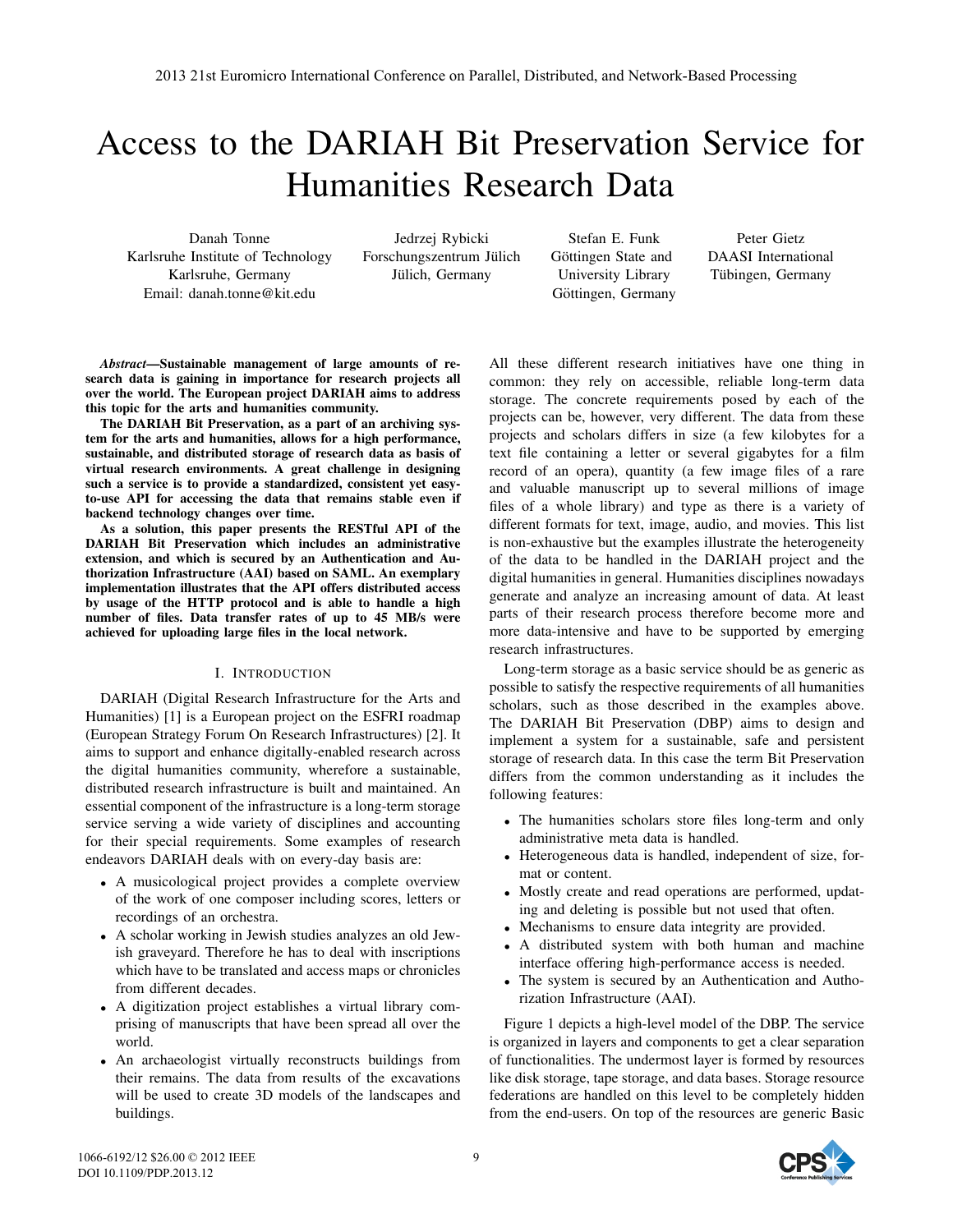Data Services, namely Storage Virtualization and the Meta Data Service which use the existing resources to store the data and the meta data. The Storage Virtualization abstracts the resources by providing a logical namespace and offers mechanisms to ensure the data integrity. The Meta Data Service stores administrative meta data for each file independent from the underlying data base. The Data Management and Repository Service in the layer above orchestrates the Basic Data Services and includes mechanisms for AAI. The Access Layer offers APIs for accessing the storage and parts of the AAI. Clients represent the topmost layer. User applications, a standalone web browser or DARIAH High Level Services offer more specific functionalities and use the DBP as a storage backend.



Fig. 1: Architectural overview of the DARIAH Bit Preservation service

## II. RELATED WORK

In order to build a sustainable storage infrastructure it is essential to provide a standardized API for the user access. This API has to be consistent, since every change needs to be adopted on the client-side. In terms of the DBP service the API is part of the Access Layer. Due to the usage in the arts and humanities community several additional requirements have to be met by such an API:

- The API should only cover basic functionalities for file handling.
- The API should be as easy-to-use as possible.
- The API should hide the complexity of the storage system.

In principle it is possible to use existing, well-established data-access APIs, for example Amazon Simple Storage Service (S3) [3], Cloud Data Management Interface (CDMI) [4], Merritt Storage Service Interface [5] or the DataOne API [6]. They all offer methods for uploading, updating, downloading, and deleting files as needed, but they allow users to directly access storage nodes of the underlying system and offer functionalities for replication. As stated in the requirements the complexity of the storage system and the responsibility for the replication has to be hidden from the user to provide an interface as easy-to-use as possible. Additionally the afore mentioned APIs offer functionalities which are not part of the DBP such as versioning, searching, listing of files, user rights management, persistent identifier (PID) [7] handling or format information. They are contrary to the limitation of basic file handling and will be offered by DARIAH High Level Services. Conceptually the DBP constitutes a basis for more specific services and therefore includes only the most elementary functions.

Data management systems like iRODS [8] or dCache [9] already offer most of the functionalities desired for the DBP. Their APIs can be theoretically adapted for the use in the Access Layer but they also reveal too much of the complexity inside the storage system and are too comprehensive. For example in the case of iRODS information about different storage resources or methods for replication are provided, in case of dCache a buffer can be used and altered by the client. Again, both systems and APIs offer functionalities which are not part of the DBP. Additionally they are not consistent enough: They can change in future development of the data management system or they can even be no longer maintained. A sustainable DBP service has to keep any changes hidden from the user by allowing access to the data in the storage via an consistent interface, independent from the storage backend used or changes in the backend's API.

The usage of an existing API therefore is not an option for the DBP as not all requirements are met. Thus a new API had to be specified, namely the Storage API.

## III. METHODS OF THE STORAGE API

This section provides a user-driven overview of the API, a more detailed description of the programming interface can be found in its publicly available specification [10].

The DARIAH Storage API is implemented in RESTful style [11] and based on the HTTP protocol. It particularly conforms with RFC 2616 [12] with regard to error codes and method semantics. The DBP naturally uses the notion of resources and representations of resources, therefore using a RESTful, resource-oriented architectural style is logical. The rationale behind the decision of using HTTP is the wide spread, the usability from every location and the easy implementation with many techniques.

By using HTTP the API is bounded to a list of methods with certain semantics. The methods POST, PUT, GET, HEAD, DELETE, and OPTIONS are used within DBP and the following description is mainly about defining the resources on which the methods can be called upon. To efficiently handle the heterogeneous data the notion BLOBs (Binary Large Objects) is used. The Storage API provides a set of methods to manipulate a "flat collection" of such BLOBs. It is not the intention to provide an abstraction of hierarchical collections as such abstractions will be managed by the DARIAH High Level Services (see figure 1) on top of the DBP.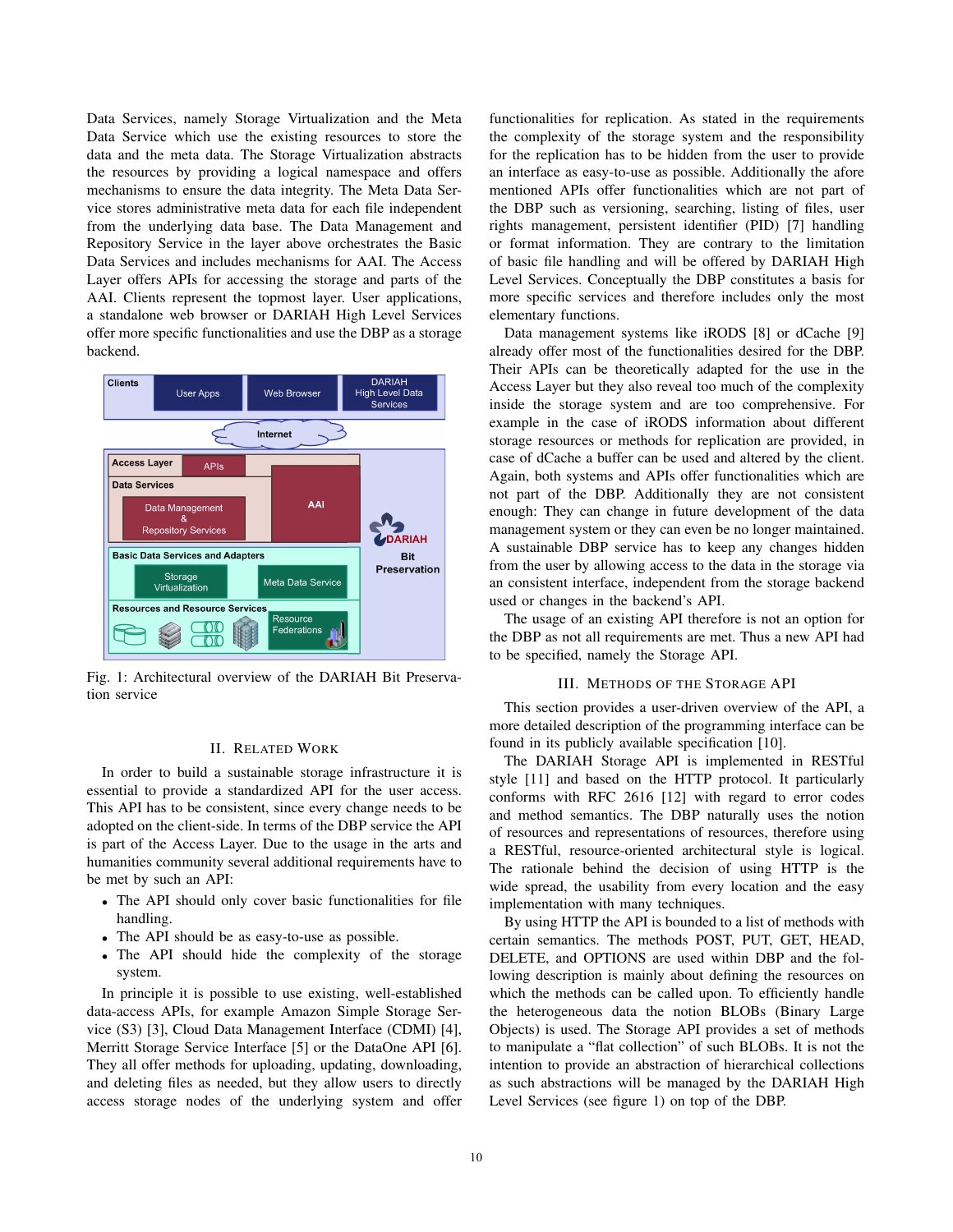Each BLOB has a unique identifier which is used in the URL to define a resource the user wants to manipulate. Therefore the URL scheme for the API has the form http(s)://<storage-service>/<objectID>. The *objectID* must be unique across the service to avoid conflicts between users. The simplest way of assuring this condition is to delegate the assignment of the *objectID* to the service and not the user herself. In the DBP the *objectID* for the new content is therefore assigned upon upload.

A new file is uploaded to the service by issuing a HTTP POST request on the service URL and providing the content in the message body. If the user is not authenticated or not authorized, the service will reject the request and respond with a proper error code (401 - Unauthorized). The authentication and authorization process will be described in section IV-B; for the following it is assumed that the user is authenticated and has the rights to upload content. In this case the DBP service will accept the content, generate a unique object identifier and respond with 201 - Created. The header of the response will also include a field *Location* pointing to the URL including the *objectID* generated where the content uploaded can be accessed by subsequent GET requests.

In order to modify content of an existing object in the storage, the user needs to follow the REST approach. She first has to retrieve content with a GET, modify its representation locally and upload the new version with a PUT to the same location. According to the HTTP specification PUT is an idempotent method i. e., a series of the same PUT operation on a given resource will have the same result as one PUT operation. This feature is often used to achieve the reliability of a RESTful interface. In case of an error the user might not receive a proper response from the server (201 - Created), she can then simply resend the same request to assure that the content is uploaded.

Removal of an object from the service is done in a very similar way to the updates. The user issues a DELETE request on a resource URL. The server responds with 204 - No Content. DELETE is also an idempotent method, thus it is possible to send multiple DELETE requests using the same *objectID*. The server will always respond with 204, even if the object has been removed in a prior attempt.

The two remaining HTTP methods are OPTIONS and HEAD. HEAD is very useful when dealing with larger data objects. It allows to get information about an object without retrieving its content. The response for a HEAD request is exactly the same as for a GET request with one significant difference: there is no response body, only the header is sent back. Thus the client can for instance first get the header of the file and check the last modification date or the size before deciding whether or not to retrieve the content. The other possible usage is to send a HEAD request to find out whether a content with a given *objectID* exists on the server. There is an almost unlimited number of valid URLs as specified by the API and the API will return well-defined responses. A request for a non-existing content, done either by GET or HEAD, will result in the response 404 - Not Found. The

OPTIONS method offers a simple way of checking which methods are implemented for a given resource. For each proper URL of the service an OPTIONS request can be sent and the server responds with a list of methods allowed. For example executing an OPTIONS request on the location of an existing object will result in a list composed of OPTIONS, GET, HEAD, PUT, and DELETE. POST is only allowed on the service root URL.

#### IV. EXTENSIONS

As the Storage API is providing mere storage functionalities an additional API is needed to address Bit Preservation mechanisms provided by the DBP implementations. Additionally both APIs need to be secured as potentially sensitive data and information is provided.

### *A. Bit Preservation Admin API*

The Bit Preservation Admin API is an administrative interface to determine selected Bit Preservation configurations and to get information about the data stored. This section gives a brief overview of the API, its complete specification is publicly available.

The Admin API is also based on the REST architectural style and the HTTP protocol to be compliant with the Storage API. The general form of request is  $\frac{htp(s)}{l}$  < storageservice>/admin/<objectID>, whereat admin specifies the entry point for the Admin API. The HTTP methods PUT and GET are provided to interact with the Bit Preservation part of the storage.

The configuration of Bit Preservation mechanisms offers three possibilities to modify the parameters of the DBP. A user has the opportunity to determine the Bit Preservation level of the data stored, which translates to the number of replicas stored, to different checksum algorithms and to the interval for integrity checks. These levels are defined by the hosting institution of the DBP implementation. The user can additionally mark her data as archivable and thereby accept longer access times as the data can then be moved to near-line or off-line storage. An administrator of the DBP implementation is able to trigger additional data integrity checks as needed.

For these features an HTTP PUT request is used. All values are set to a default value while ingesting the data with the Storage API. The PUT request must contain the service addressed, the *objectID* of the file, a configuration file for which an XML schema can be found in the specification, and the content-type for the configuration file sent.

Different information about the data and the Bit Preservation mechanisms can be accessed by a user or administrator of the DBP implementation: the Bit Preservation level assigned to the file, the number and location of the replicas, the archivability of the file, the checksum of the file and the algorithm used, the interval of data integrity checks, and the date of the last one.

For this information an HTTP GET request is used. The request must contain the service addressed and the *objectID*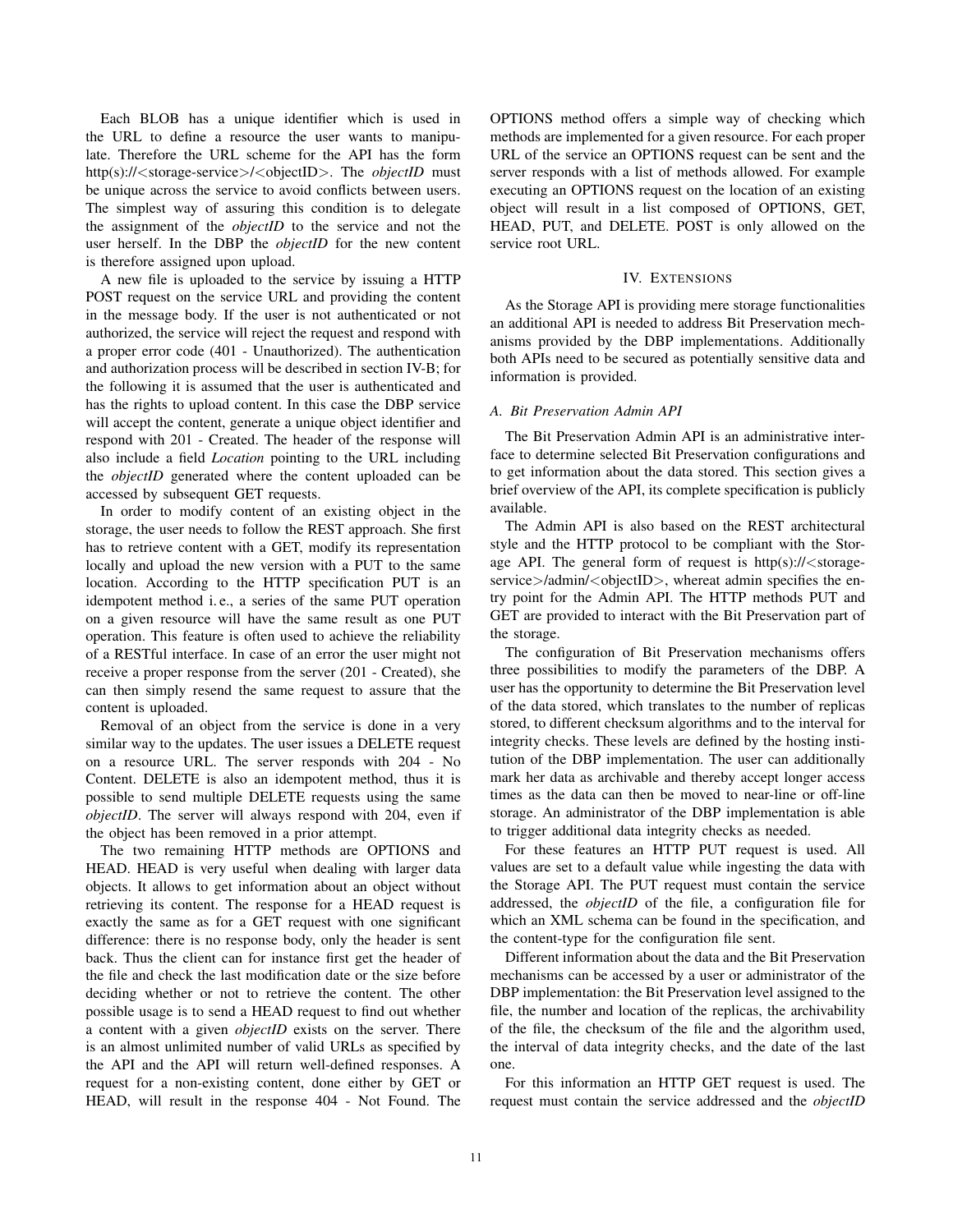of the file for which the information should be retrieved. Optional is the statement which content-type of the information requested will be accepted. The request http(s)://<storageservice>/admin/<objectID> returns all information stored about the file. Requests for individual elements are realized by using extensions of the request URL. A complete list of the extensions and an XML schema for the information delivered can be found in the specification.

## *B. Authentication and Authorization Infrastructure*

The DBP is integrated with the DARIAH Authentication and Authorization Infrastructure (AAI), which is based on the SAML standard [13] that allows federated identity management. Thus not only users registered in the DARIAH user management can access the DBP, but any user who can authenticate within a higher education federation via her campus account and who is authorized to use the service. Here the general issue had to be overcome, that within the campus management no information is stored that can be used for authorization purposes, for example service-specific roles. Therefore the concept of a Virtual Organization [14] that origins from a PKI-based security infrastructure of Grid computing has been adopted to the SAML-based infrastructure by using SAML 2.0 attribute queries and the attribute aggregation feature of the Shibboleth Service Provider (SP).

The DARIAH SPs first collect the authentication information and a persistent ID from the campus Identity Provider (IdP). It then queries additional authorization attributes from the DARIAH IdP. At the IdP side privileges are being managed via group memberships in the LDAP [15] based backend and released by the IdP as entitlement attributes. Through the SP the DARIAH application - in this case the DBP implementation - gets all information as an aggregation of attributes, upon which it can decide whether the user is authorized to use the service or not.

The current group management allows for read and/or write privileges for the whole service. If the single data objects are to be protected by the AAI, an external Policy Decision Point (PDP) can be deployed. The DBP as the Policy Enforcement Point (PEP) can ask the PDP whether a particular user is allowed to perform a particular API method on a particular object.

In addition to the browser based SAML Web SSO profile the SAML Enhanced Client Proxy Profile (ECP) [16] has been implemented for cases when the user does not directly access the DBP via a browser based GUI, but via a web service based user application. Currently other methods than ECP for integrating web services into a SAML based infrastructure are being evaluated.

#### V. IMPLEMENTATION

For implementing the Storage and the Admin API different components were chosen to fulfill the requirements of the elements of the DBP architecture. The implementation is realized in Java to be independent from the operating system and therefore one criterion for the components chosen, besides being wide-spread and open-source, was to be addressable via a Java API.

#### *A. Components*

*iRODS*, the integrated Rule-Oriented Data System [8] is an open-source data management system. It offers a logical namespace independent from the underlying storage and is therefore used as Storage Virtualization Service. An iRODS instance can be accessed via Jargon [17], a Java client API which offers methods to handle files according to the needs of the DBP. *MySQL* [18] is an open-source data base and used as Meta Data Service to store all administrative meta data for the files. The connection is established with JDBC [19] to abstract from the specific data base. *EclipseLink* or the Eclipse Persistence Services Project [20] is the open-source reference implementation of the Java Persistence API (JPA) 2.0 specified in JSR 317 [21]. JPA offers a standard interface for building and managing persistent Java objects and is in this case used to read or write the administrative meta data to the data base. *Jersey* [22] is the open-source reference implementation of the JAX-RS (JRS 311) [23] standard. Among other things it offers special annotations and a testing environment for a simple way of creating RESTful web services. *Apache Tomcat* [24] is an open-source implementation of the Java Servlet [25] and JavaServer Pages [26] specifications and includes a full HTTP web server. The opportunity to execute Java code on this server is used to provide the implementation to the clients.

The DBP architecture and the implementation itself are designed in a way that all components described are principally substitutable. Therefore the implementation is not restricted to the components mentioned above but the developer can use her software preferred. Every web server which is able to execute Java code can be used instead of the Apache Tomcat without any modifications in the implementation. iRODS can for example be substituted by dCache [9], or even a file system or a tape system. Instead of a MySQL instance another data base like PostgreSQL [27], Oracle [28], or again a file system can be used instead. These modifications would only result in slight changes in the implementation as the code is modular and includes abstraction layers.

#### *B. Implementation*

According to the six HTTP methods described in section III the implementation provides six methods which are tagged by the specific annotation @POST, @PUT, @GET, @HEAD, @DELETE or @OPTIONS to offer the HTTP functionalities. The annotation @PATH specifies the relative path for each method and therefore determines where the method is provided.

The POST method (figure 2a) creates a new file on the server. At first administrative meta data is saved in the data base, namely the content-type of the file provided by the request, the storage virtualization system used, the logical file path depending on the storage virtualization system where the file will be stored, a suffix for the updating operation, the last modified time set as the current system time, the persistent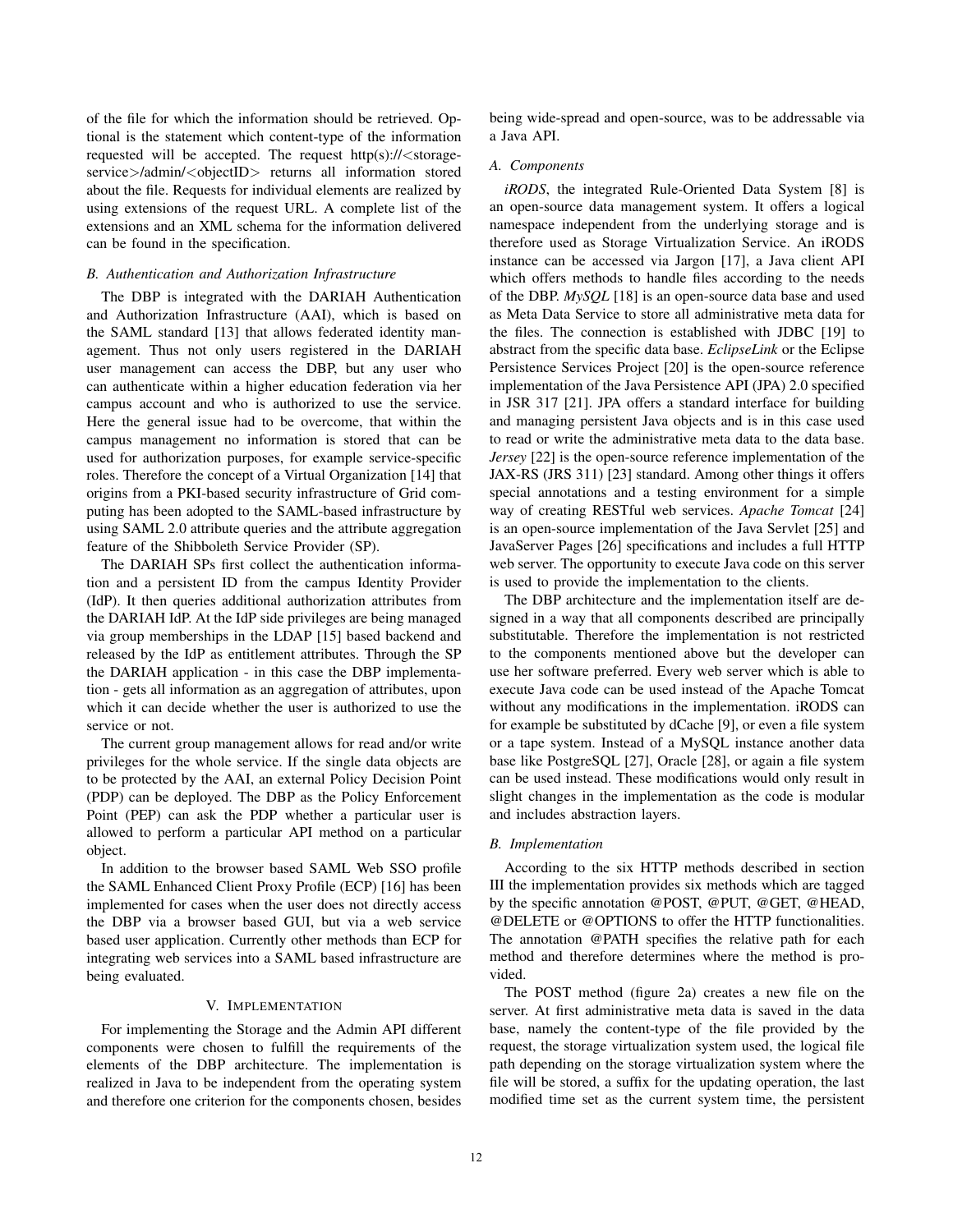

Fig. 2: Implementation of four of the HTTP methods described

identifier (PID) if provided by the request, and a flag to lock the file which is set to "false" by default. The data base is in charge of creating and returning a unique id, which is used as a filename for the file uploaded. The file is then stored in the storage virtualization system which returns the checksum which is currently computed with the MD5 algorithm. This checksum is additionally used as an ETag to determine if the file was changed. Finally 201 - Created is returned to the user including the header fields specified.

The PUT method (figure 2b) updates a file on the server. At first it is checked whether the file exists on the server, if not 404 - Not Found is returned. If the file is already locked or has been modified, 409 - Conflict is sent to the user. The file is then locked via the flag in the data base that no concurrent update or delete can take place. The file is stored in the storage virtualization system with a different suffix than the file to be updated. If the transfer completes without failure, administrative meta data, namely the suffix, the last modified date, the ETag, and if provided, the PID are updated. A GET request will now return the file updated. The old version is deleted from the storage and the file is unlocked. Finally 201 - Created is returned to the user including the necessary header fields. If an error occurs during the operation, the file is unlocked automatically and the user has the chance to update the file again.

The GET method (figure 2c) downloads a file from the server. At first it is checked whether the file exists on the server, if not 404 - Not Found is returned. Another check determines whether the file has been updated since the last GET by comparing the ETag or last modified date if provided by the request. If no update has taken place, 304 - Not Modified is sent and the file is not transferred. Otherwise the file and the meta data are fetched from the storage virtualization system and the data base to be provided to the user with 200 - OK.

The HEAD method downloads the meta data of a file from the server. It is implemented in the exact same way as the GET method with the difference that getting the file from the storage virtualization system and delivering it to the user is skipped.

The DELETE method (figure 2d) deletes a file on the server. At first it is checked whether the file exists on the server, if not 404 - Not Found is returned. If the file is currently updated, the status code 409 - Conflict is sent. Otherwise the administrative meta data and the file in the storage virtualization system are then deleted and a 204 - No Content is returned with the necessary header fields to the user.

The OPTIONS method returns the implemented methods for the Bit Preservation implementation, which is included by default in Jersey and needs no further implementation.

#### VI. PERFORMANCE

The DBP has been deployed on a dual quad core server with 96 GB RAM and 8 TB of storage to test the implementation without AAI. The clients used run on a standard workstation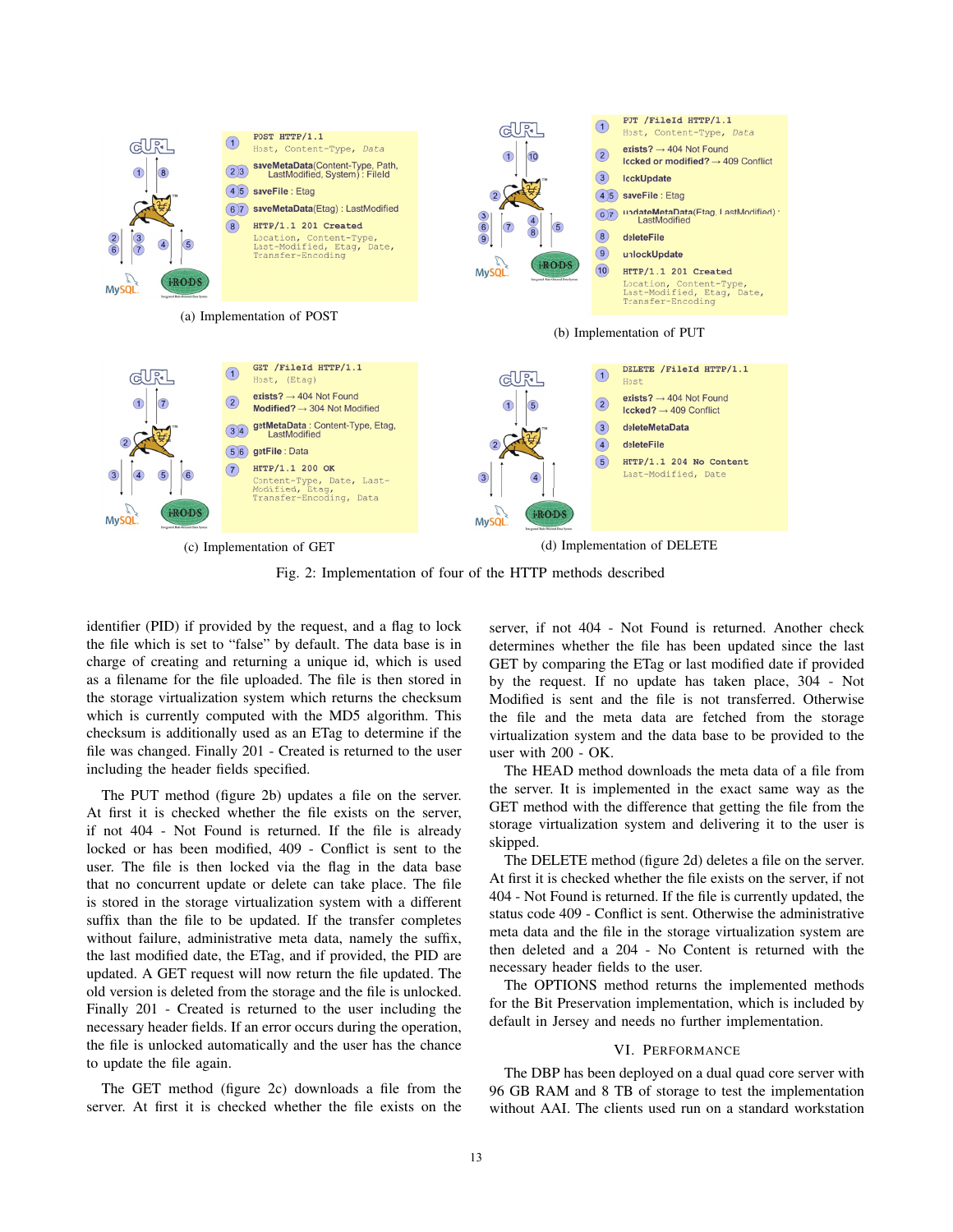at the same location connected by a 1 gigabit ethernet network to the server.

Table I concentrates on the four most important methods for handling files. Several 1 MB files were uploaded and further handled, at least two dozen times each, using the client cURL for the Storage API and the iRODS client iCommands. The comparison to the iRODS system was chosen because the current implementation of the Storage API uses such a system as storage virtualization. In this scenario the respective method is examined without concurrent operations as this is the main use case for the arts and humanities. The time between sending the request and receiving the response was measured and averaged. Using a standalone iRODS system is in general faster than using the Storage API as the Storage API includes additional meta data handling and Bit Preservation mechanisms such as computation of the checksum for the upload and update operation. For the download operation the time only differs slightly as just minimal meta data operations are executed.

TABLE I: Average times for uploading, updating, downloading and deleting a 1 MB file via the Storage API and the iRODS API

| Method   | Storage API | iRODS    |
|----------|-------------|----------|
| upload   | $113$ ms    | $67$ ms  |
| update   | $141$ ms    | 66 ms    |
| download | $138$ ms    | $135$ ms |
| delete   | $71$ ms     | 54 ms    |

To analyze the administrative overhead caused by checks, meta data handling, Bit Preservation mechanisms, and building the proper responses as described in V-B several files with different file sizes were uploaded via cURL and the Storage API. The time needed for administrative operations is measured via time stamps within the code and is related to the time needed for storing the file in the iRODS system which is measured in the same way.

TABLE II: Average times for uploading files with various sizes via the Storage API split to administrative overhead and storage

| File Size | Administrative  | Storage  | Overhead [rel.] |
|-----------|-----------------|----------|-----------------|
| 10 KB     | $11 \text{ ms}$ | $65$ ms  | 17%             |
| 100 KB    | $12 \text{ ms}$ | $68$ ms  | 18%             |
| 1 MB      | $14 \text{ ms}$ | $101$ ms | 14%             |
| 10 MB     | $26$ ms         | $274$ ms | 9%              |
| 100 MB    | $37$ ms         | 2075 ms  | 2%              |
| 1 GB      | $27$ ms         | 22129 ms | 0.1%            |

Regarding various file sizes the relative administrative overhead decreases with increasing file sizes as shown in table II because the time needed for storing the file in the iRODS system increases rapidly and gets the main part of the overall time. The additional time for meta data handling measured shows a large variance for large files. A few are comparable to the times needed for small files but the average time needed increases unexpectedly. For small files (10KB and 100KB) the overall time needed only differs slightly. Small outlier due to

the network or system processes have a huge impact here and probably cause the differences. The time for storing the file does not increase with the same factor as the file sizes. This is due to the fact, that iRODS itself produces an overhead by creating logical file names and the mappings to the physical file names.

## VII. CONCLUSIONS

This paper presents the DARIAH Storage API, a novel interface for storing research data in the Bit Preservation service of the DARIAH project. This API offers a standardized and easy-to-use way to access data even if backend technology changes over time. A first version including all six HTTP methods and a basic version of the Admin API have been implemented and secured by the DARIAH AAI. Tests with about 50 thousand files of various sizes were successfully conducted.

The DBP implementation offers a long-term storage with mechanisms like replication and checksums to ensure data integrity. Due to the usage of BLOBs heterogeneous data with different sizes, formats, and contents can be handled. Only administrative meta data for data management purposes is stored in the internal data base, all scientific meta data for the scholar's research is treated as a file. By offering the HTTP methods CRUD operations (create, retrieve, update, delete) can be executed easily and the system can be accessed through the web. All complexity and technology changes inside the system are hidden to achieve an interface as easy-to-use and persistent as possible. Additionally the exchangeability of the hidden components improves the sustainability of the system, which is further supported by the complete integration into the DARIAH infrastructure.

The design of the DBP results in a distributed, generic system which will be reused by other research communities, for example in the Large Scale Data Facility (LSDF) [29] and Large Scale Data And Analysis (LSDMA) projects, which aim to support data-intensive research projects of various communities.

Even though the DBP implementation includes an overhead due to administrative operations according the performance evaluation and the HTTP protocol limits the transfer rates, the time needed for file operations in the DBP are acceptable. As a new functionality to deal with larger resources even more efficiently, partial GET can be supported in the future. A client will then be able to request only a subset of bytes for a given resource. Additionally since the process of ingesting data can take more time, the API can support asynchronous uploads. In such cases the server will response to a POST request with 202 - Accepted and the URL for the resource which will be created later.

The DBP implementation which offers the methods specified by the API is an important part of the humanities research process and therefore for all humanities research projects, but is not yet sufficient. Additional features such as usage of persistent identifiers, format identification, technical meta data extraction, versioning, listing of files or searching need